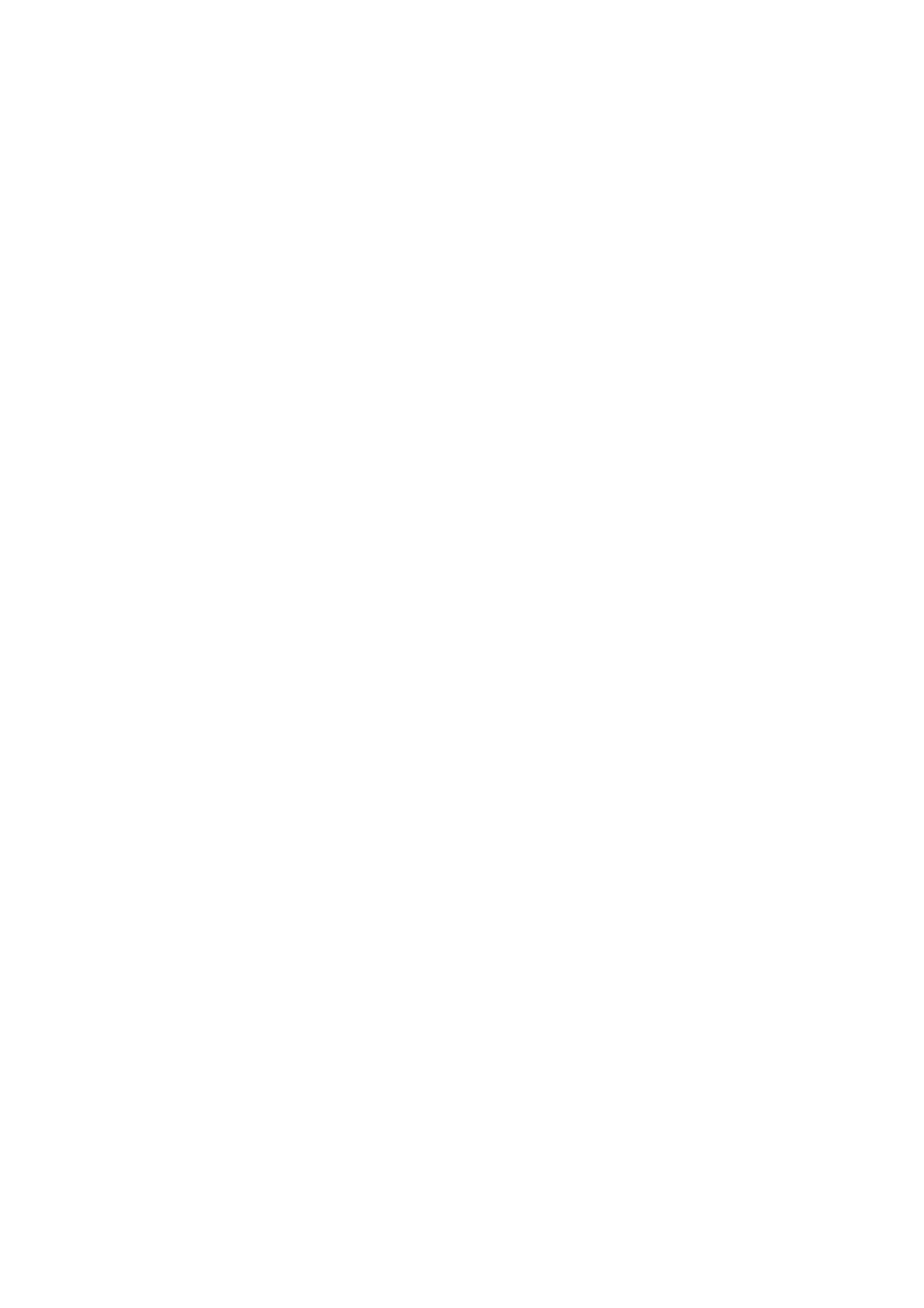## **Table of Contents**

12.2 Legislative and Policy Framework **ii** ii

Pages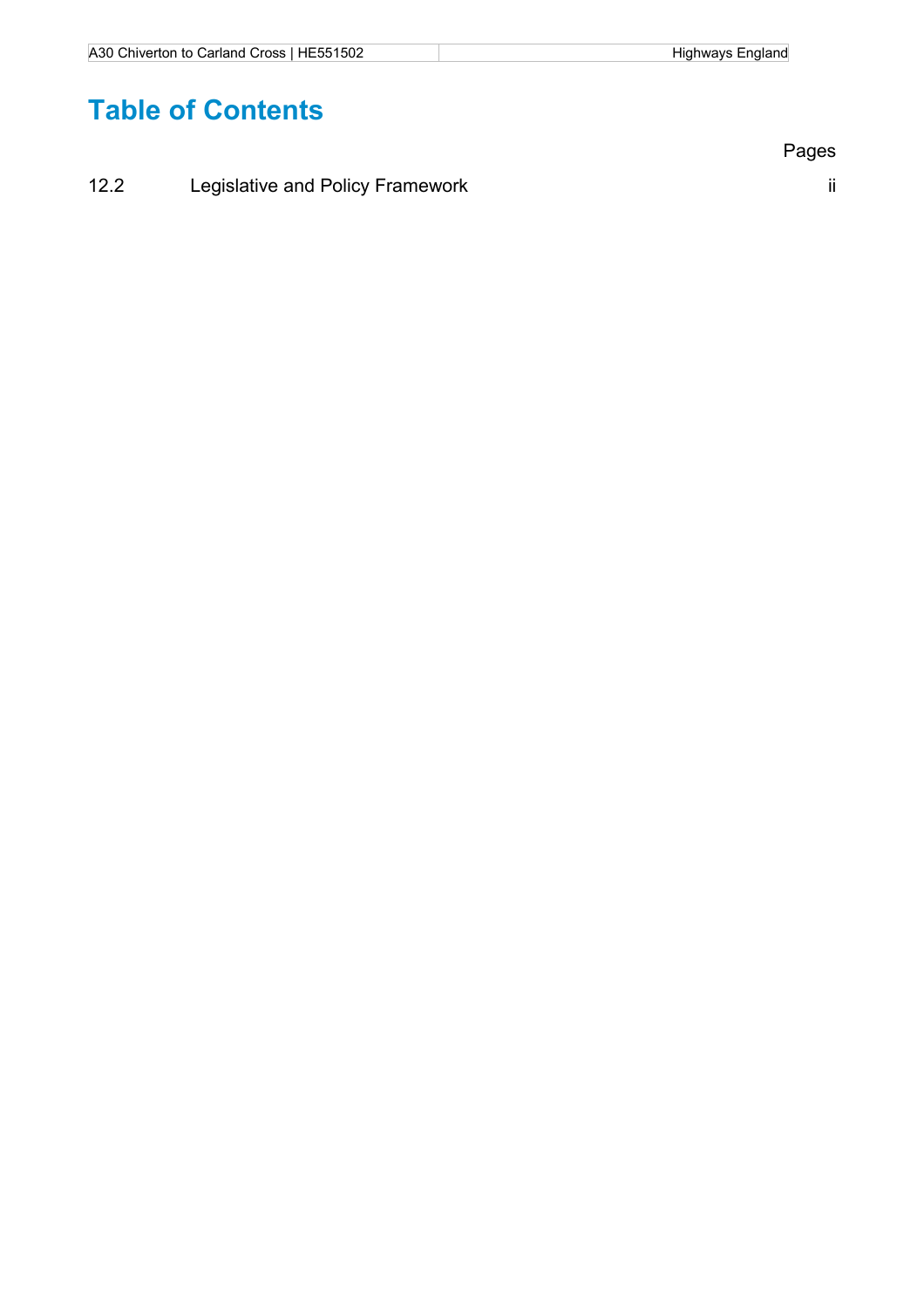#### **12.2 Legislative and Policy Framework**

#### **Legislation**

#### National Parks and Access to Countryside Act 1949

- 12.2.1 The National Parks and Access to the Countryside Act 1949 is an Act of the Parliament of the United Kingdom which created the National Parks Commission which later became the Countryside Commission and then the Countryside Agency, which became Natural England when it merged with English Nature in 2006. The Act provided the framework for the creation of National Parks and Areas of Outstanding Natural Beauty in England and Wales, and also addressed public rights of way and access to open land. The Act aims:
	- To make provision for National Parks and the establishment of a National Parks Commission;
	- To confer on the Nature Conservancy and local authority's powers for the establishment and maintenance of nature reserves; and
	- To make further provision for the recording, creation, maintenance and improvement of public paths and for securing access to open country.

#### Countryside and Rights of Way Act 2000

- 12.2.2 The Countryside and Rights of Way Act 2000 (CRoW Act 2000) applies to England and Wales only, received Royal Assent on 30 November 2000, with the provisions it contains being brought into force in incremental steps over subsequent years. The Act is compliant with the provisions of the European Convention on Human Rights, requiring consultation where the rights of the individual may be affected by these measures.
- 12.2.3 The Act provides a new right of public access on foot to areas of open land comprising mountain, moor, heath, down, and registered common land, and contains provisions for extending the right to coastal land. The Act also provides safeguards which take into account the needs of landowners and occupiers, and of other interests, including wildlife.
- 12.2.4 The Act improves the rights of way legislation by encouraging the creation of new routes and clarifying uncertainties about existing rights. Of particular relevance to nature conservation, the Act introduces powers enabling the diversion of rights of way to protect SSSIs.

#### **National**

National Road and Rail Networks: National Policy Statement (NN NPS) (December 2014)

- 12.2.5 The NPS for National Networks is the principal policy document against which the scheme will be assessed.
- The Government's vision and strategic objectives for national networks set out in the NN NPS includes 'supporting a prosperous and competitive economy', and specifically: Networks with the capacity and connectivity to support national and local economic activity and facilitate growth and create jobs; and Networks which join up our communities and link effectively to each other.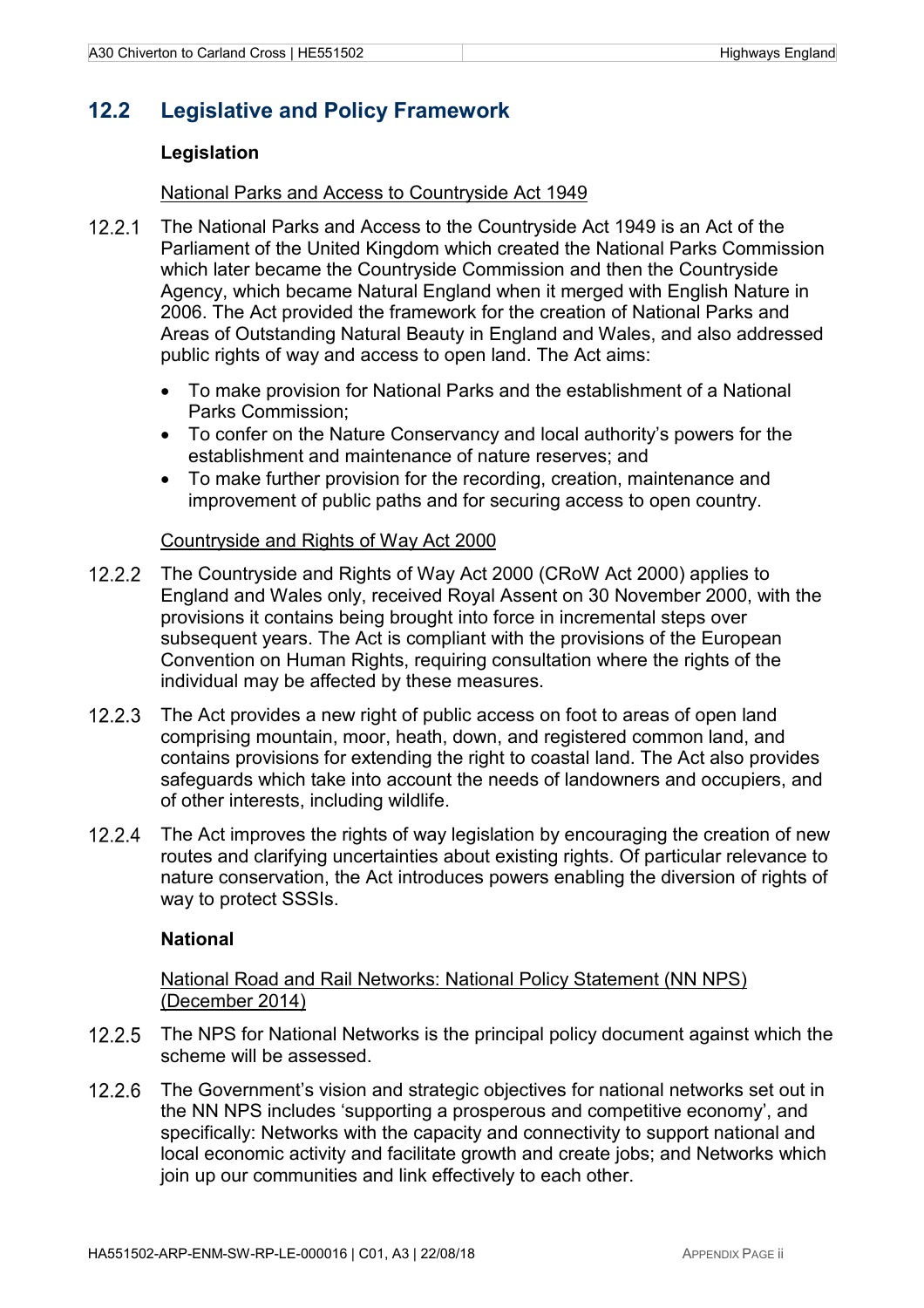- Paragraph 2.27 states that '*in some cases .it will not be sufficient to simply expand capacity on the existing network. In those circumstances new road alignments and corresponding links, including alignments which cross a river or estuary, may be needed to support increased capacity and connectivity*.'
- Paragraph 3.3 requires that 'reasonable opportunities to deliver environmental and social benefits as part of schemes' should be considered and that environmental and social impacts should be mitigated in line with the principles set out in the National Planning Policy Framework (NPPF) and the Government's planning guidance.
- 12.2.9 The NN NPS contains the following statement in Section 2 setting out the Government's vision and strategic objectives for nationally significant networks: '*The Government will deliver national networks that meet the country's long-term needs; supporting a prosperous and competitive economy and improving overall quality of life, as part of a wider transport system. This means:*
	- *Networks with the capacity and connectivity to support national and local economic activity and facilitate growth and create jobs;*
	- *Networks which support and improve journey quality, reliability and safety;*
	- *Networks which support the delivery of environmental goals and the move to a low carbon economy;*
	- *Networks which join up our communities and link effectively to each othe*r'.

Road Investment Strategy: 2015 – 2020 (2014)

- 12.2.10 The Government's first Road Investment Strategy (RIS 1) sets out the vision to deliver safer and more reliable journeys for road users of the strategic road network, to create economic, environmental and community benefits.
- 12.2.11 RIS 1 includes a commitment to improve the A30 between Chiverton and Carland Cross to dual carriageway standard.

#### Revised National Planning Policy Framework (NPPF) (2018)

- 12.2.12 The Government published the revised NPPF in July 2018. The document streamlines national planning policy into a consolidated set of priorities, replacing most Planning Policy Statement and Planning Policy Guidance notes. The NPPF sets out 12 core planning principles that should underpin decision taking.
- 12.2.13 A consultation draft NPPF was published on 5 March 2018 and was consulted on until 10 May 2018.
- 12.2.14 The NPPF seeks a transport system in favour of sustainable modes and which gives real choice to people on how they travel, while recognising that opportunities to maximise sustainable transport solutions will vary from urban to rural areas.
- 12.2.15 The scheme meets the applicable core principles and advice concerning development with the NPPF, for example by supporting economic development through improved access to jobs and services and improved journey time reliability.
- 12.2.16 The revised policy on transport retains the priority on reducing the need to travel and policies in favour of sustainable transport modes. While the 12 core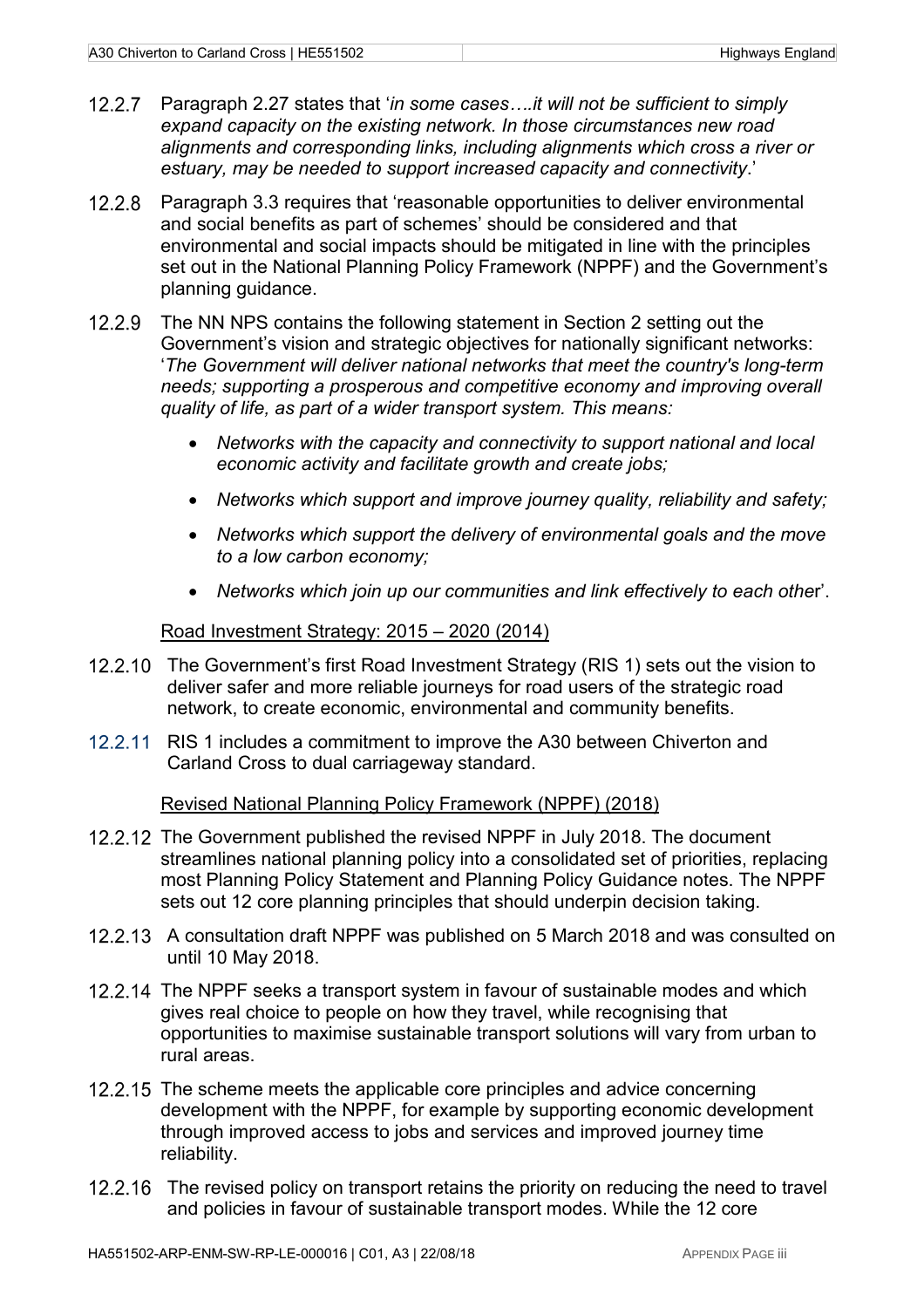principles are deleted from the document, their content is retained within the revised framework.

#### National Planning Practice Guidance (PPG) (2014)

12.2.17 The Planning Practice Guidance provides practical quidance to support the NPPF. The Guidance states that existing open space should be taken into account when considering development proposals.

#### Government White Paper: Healthy Lives, Healthy People (2010)

- 12.2.18 This white paper outlines the Government's commitment to:
	- protecting the population from serious health threats;
	- helping people live longer, healthier and more fulfilling lives;
	- improving the health of the poorest, fastest.
- 12.2.19 The goal is a public health service that achieves excellent results, unleashing innovation and liberating professional leadership.

#### Highways England Cycling Strategy

- 12.2.20 Highways England's Cycling Strategy sets out how the planned roads improvements programme will provide integrated schemes which improve cycling facilities, contributing towards the development of an integrated, safe, comprehensive and high quality cycling network.
- 12.2.21 The vision for cycling builds upon the overall aim to deliver a high performing strategic road network and the best possible service to road users. Specifically, it aims to *"contribute to a connected, comfortable, attractive and high quality cycling network, suitable and safe for use by people of all ages and abilities."*

#### Highways England Accessibility Strategy

- 12.2.22 Highways England's Accessibility Strategy explains how Highways England will deliver its ambition to enhance accessibility to and across the strategic road network for users and communities, as set out in the Highways England Delivery Plan.
- 12.2.23 The vision for accessibility focuses on supporting road users' journeys, including pedestrians, cyclists, equestrians, those with disabilities (such as users with mobility or sensory impairments) and other vulnerable users, while delivering longer-term benefits for communities and users alike. It aims to address the barriers that roads can sometimes create, help expand people's travel choices, enhance and improve network facilities, and make every day journeys as easy as possible.

#### **Local**

#### The Cornwall Local Plan Strategic Policies 2010-2030 (adopted 2016)

- 12.2.24 The Local Plan sets out the overarching planning policy framework for the whole of Cornwall for the period up to 2030.
- 12.2.25 Policy 16: Health and Wellbeing of the Local Plan aims to improve the health and wellbeing of Cornwall's communities, residents, workers and visitors. It states that development should: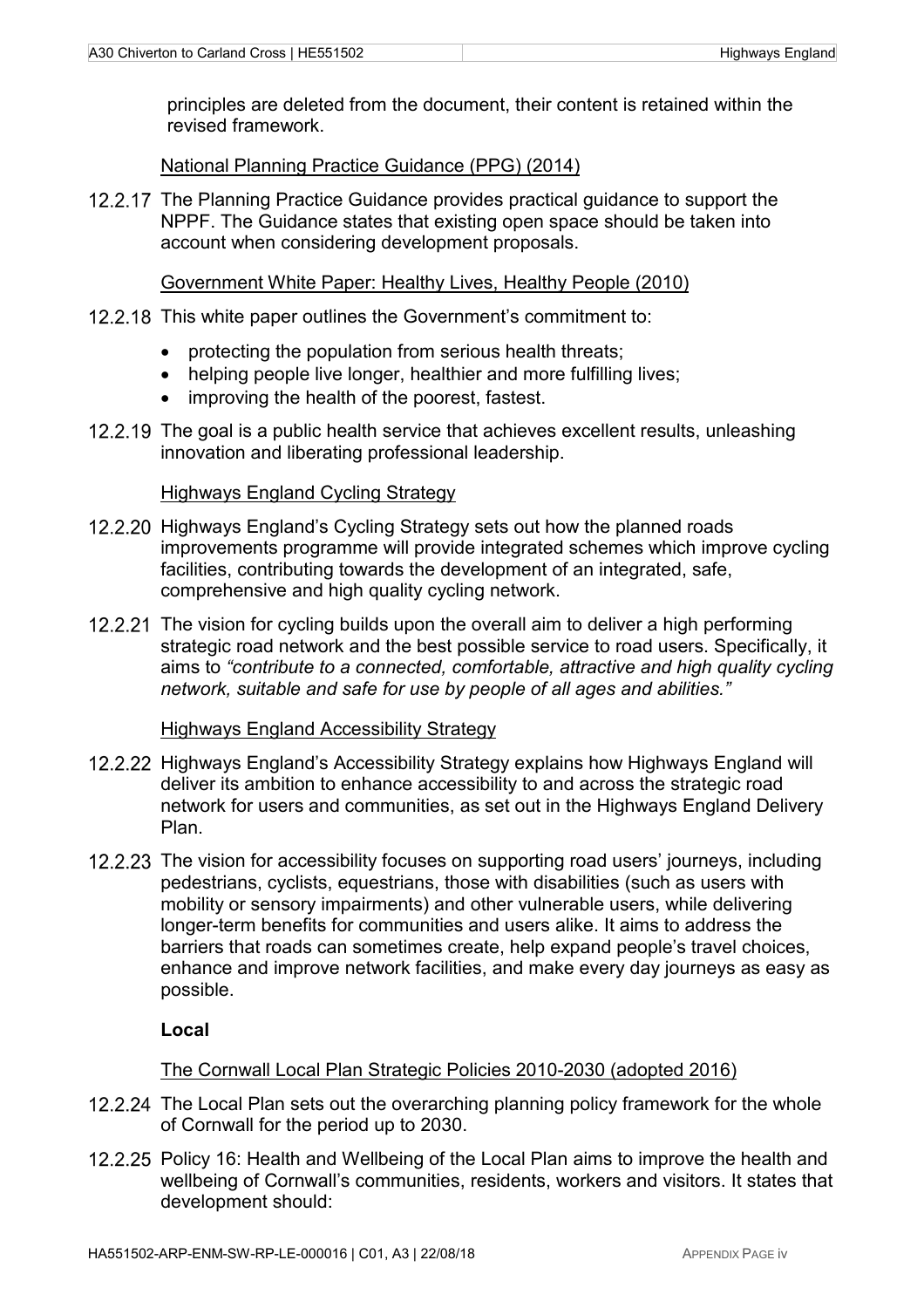- Protect, and alleviate risk to, people and the environment from unsafe, unhealthy and polluted environments by avoiding or mitigating against harmful impacts and health risks such as air and noise pollution and water and land contamination and potential hazards afforded from future climate change impacts.
- Maximise the opportunity for physical activity through the use of open space, indoor and outdoor sports and leisure facilities and providing or enhancing active travel networks that support and encourage walking, riding and cycling.
- Provide flexible community open spaces that can be adapted to the health needs of the community and encourage social interaction.
- 12.2.26 The supporting text of Policy 16 further states that planning decisions, individually or cumulatively, should not lead to unacceptably poor air quality, and that development should not normally be allowed where acceptable mitigation cannot be identified.
- 12.2.27 Policy 21: Best Use of Land and Existing Buildings of the Local Plan aims to ensure the best and most efficient use of land, safeguarding it where appropriate. It states that to ensure the best use of land, encouragement will be given to sustainably located proposals that:
	- Use previously developed land and buildings provided that they are not of high environmental or historic value.
	- Use despoiled, degraded, derelict and contaminated land provided that it is not of high environmental or historic value.
	- Take into account the economic and other benefits (including food production) of Grade 1, 2 and 3a agricultural land. Where significant development of agricultural land is demonstrated to be necessary, poor quality land should be used in preference to that of higher quality.
- 12.2.28 Policy 25: Green Infrastructure of the Local Plan states that development proposals should contribute to an enhanced, connected and functional network of habitat, open spaces and waterscapes through:
	- Retaining and enhancing the most important environmental infrastructure assets and connections in their existing location. In exceptional cases where the benefits of scheme outweigh the retention of the most important green infrastructure assets, their replacement should be better provision in terms of quantity and quality of ecological or open space in a suitable location.
	- Demonstrating that functional environmental infrastructure has been taken into account in the design of development.
	- Providing appropriate buffers to natural spaces that have community, biodiversity and heritage significance.
	- Restoring or enhancing connectivity for nature and people through development sites and linking to adjacent sites or green routes to provide better links between urban and rural/coastal landscapes and providing accessible, attractive places for communities to regularly make contact with the natural environment.
	- Provide clear arrangements for long-term management and enhancement of green infrastructure assets,
- 12.2.29 Policy 27: Transport and Accessibility of the Local Plan aims for major developments to ensure a resilient and reliable transport system for people, goods and services, development proposals should: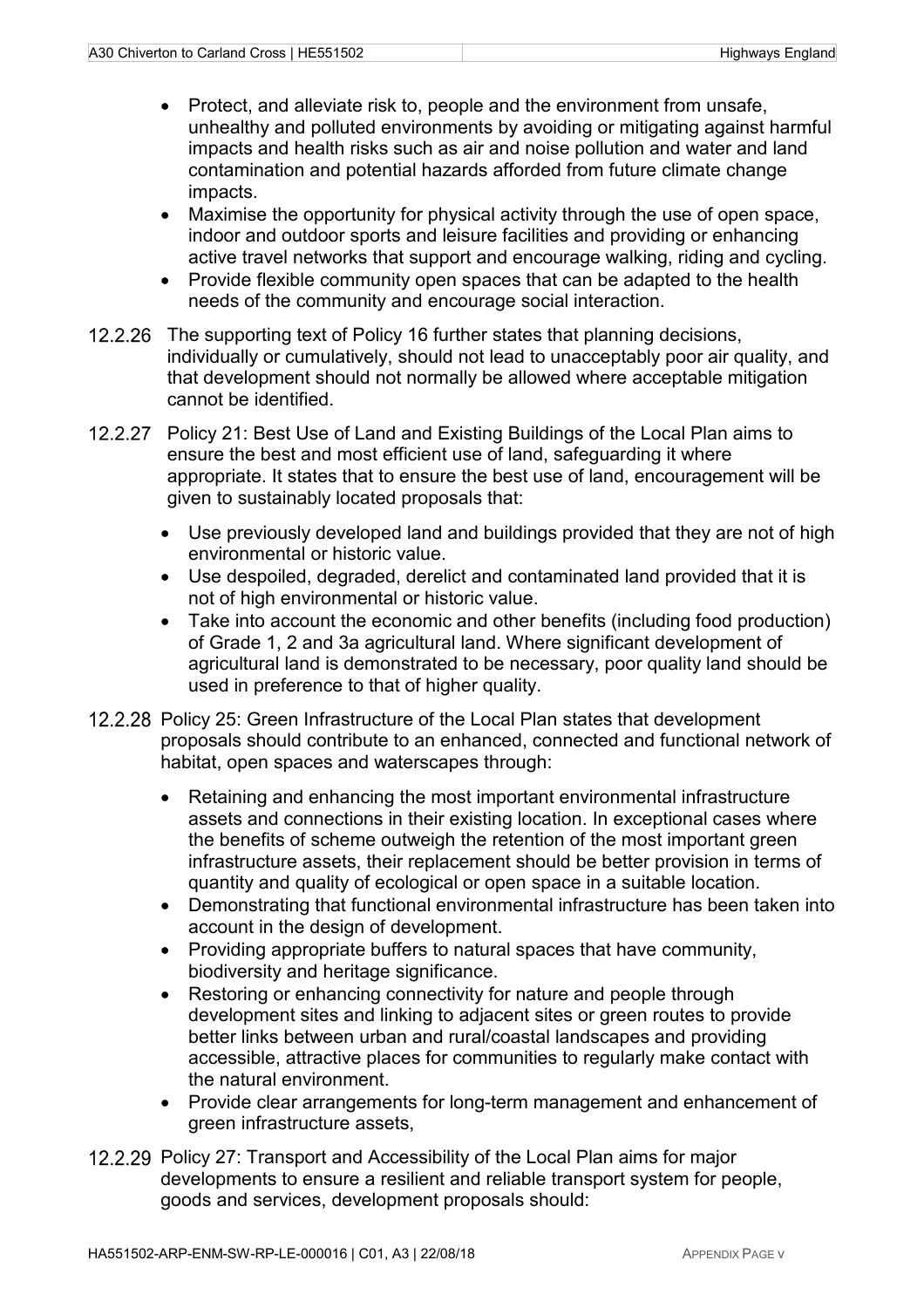- Not cause a significantly adverse impact on the local or strategic road network that cannot be managed or mitigated.
- be designed to provide convenient, accessible and appropriate cycle and pedestrian routes, public transport and road routes within immediate vicinity of the development.

Cornwall Local Plan Strategic Policies 2010-2030: Community Network Areas **Sections** 

- 12.2.30 The scheme is within both PP6 Truro and Roseland and PP7 St Agnes and Perranporth Community Network Areas. Specific objectives of relevance to be addressed in planning for the Truro and Roseland area include:
	- Objective 3 Employment provide a high quality, well paid employment in locations that reduce the need to travel;
	- Objective 4 Sustainable Transport enable the use of more sustainable transport modes and reduce congestion through the provision of additional transport infrastructure and ensuring sustainable transport is designed into new development;
	- Objective 5 Shops and Services support the retail function of Truro in relation to other main towns in Cornwall and within the South West. Protect shops and access to services and facilities in rural areas; and
	- Objective 6 Community Facilities ensure that facilities, including health, leisure, education and sports facilities, are provided to support new development and address existing deficiencies.
- 12.2.31 Specific objectives of relevance to be addressed in planning for the St Agnes and Perranporth Community Network area include:
	- Objective 2 Tourism and Employment Support the tourist industry and enable other employment opportunities;
	- Objective 3 Rural Businesses Protect and ensure the sustainability of rural shops and businesses;
	- Objective 4 Services and Public Transport Co-ordinate a strategic approach to provision of services and public transport to encourage self-containment and sustainable transport;
	- Objective 6 Needs of the Elderly provide for the needs of an elderly population.
	- Objective 8 Natural and Historic Environment maintain and enhance the area's heritage and environmental assets for the benefit of the local community and to enhance the area's tourism offer.

#### The Truro and Kenwyn Neighbourhood Development Plan

- 12.2.32 Relevant to development management decisions in the Truro and Kenwyn Neighbourhood Plan Area, in which part of the scheme is based.
- 12.2.33 The Plan is keen to ensure that there is fair access to community centres, services and facilities across the whole of the Plan area.
- 12.2.34 The plan recognises that congestion impacts Truro, with resulting air quality issues on the A390. Policy T3 Sustainable Transport states that development should contribute to new cycle and walking routes and protect and enhance existing routes, linking to them wherever possible.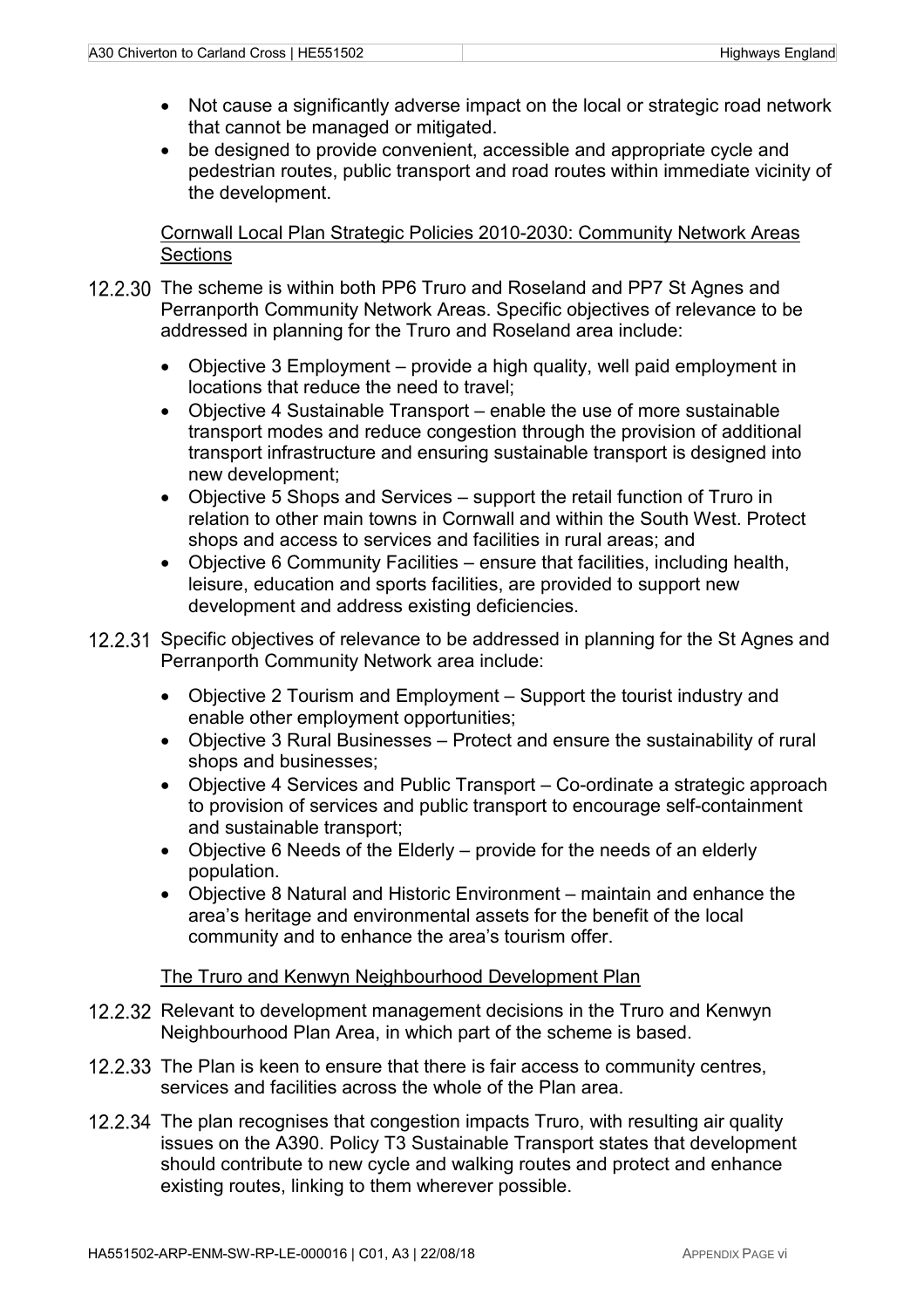12.2.35 The Plan also sets out standards for new employment development across the plan area, including accessibility and parking requirements.

Connecting Cornwall 2030 (2011)

- 12.2.36 Connecting Cornwall 2030 is the Local Transport Plan for Cornwall Council. It aims to provide a transport system which is resilient, supports communities to live locally, encourages an active lifestyle, improves individual wellbeing and provides equal access to services.
- 12.2.37 The Plan notes that congestion and delays caused by the A30 has an adverse impact on the Cornish economy, noting that the A30 Carland Cross to Chiverton section is expected to be operating beyond capacity by 2026.
- Policy 8 states that Cornwall Council will work with the Highways Agency (now Highways England) to deliver improved connectivity and sustainable capacity enhancements to the strategic road network, including dualling of the A30 between Carland Cross and Chiverton Cross.
- 12.2.39 Policies 20 to 22 aim to prioritise and promote walking and cycling infrastructure across Cornwall.
- 12.2.40 Policy 29 seeks to improve access to jobs and services y promoting efficient and affordable transport.

#### Countryside Access Strategy

12.2.41 Cornwall Countryside Access Strategy incorporates the statutory requirement for CC to produce a Rights of Way Improvement Plan (ROWIP). This strategy sets out actions for CC and its partners that will manage and enhance access opportunities for all to Cornwall's countryside over the coming years. A key priority of the strategy is Action NA2 - Work with Highways Division and Highways England to ensure that road alterations do not add anomalies or unnecessarily add discontinuity to the path network and that such works benefit the Public Rights of Way (PROW) network where possible by providing safe connecting routes.

#### Position

- 12.2.42 The assessment has considered existing and proposed land-uses and the presence of communities on either side of the A30.
- 12.2.43 The assessment has considered existing open space and found that the scheme would have no adverse impact upon existing provision.
- 12.2.44 The assessment has considered changes to journey times and reliability, which would support tourism and economic growth.
- 12.2.45 The assessment has considered provision for all travellers, including existing and new routes for walkers, cyclists and horse-riders. This has aimed to help provide greater connectivity, offer wider choice and support more active travel.
- 12.2.46 It is considered that the scheme complements the relevant legislative and policy framework by supporting economic development through improved access to jobs and services and improved journey time reliability.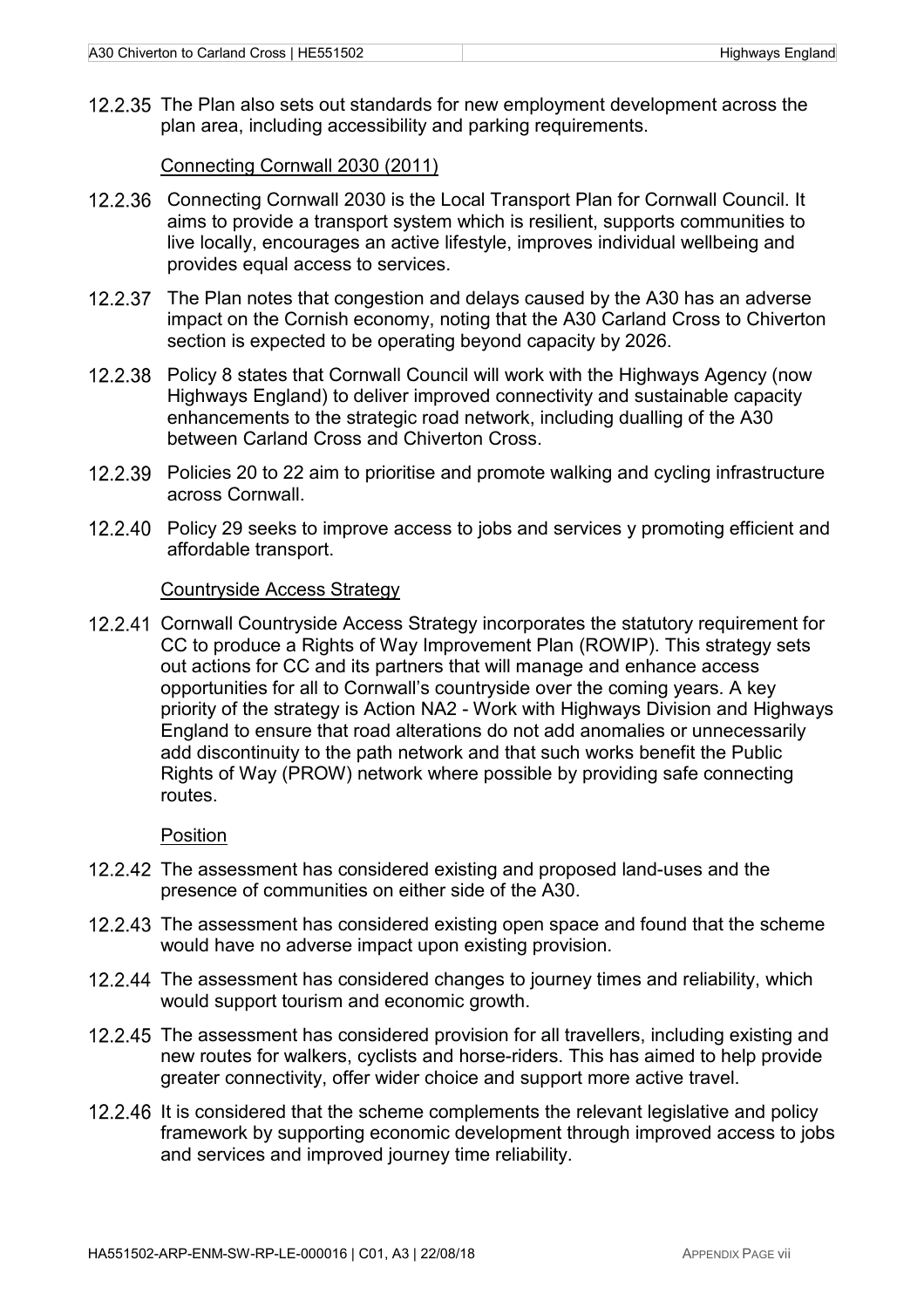12.2.47 Mitigation for relevant adverse effects has been identified where necessary and as appropriate.